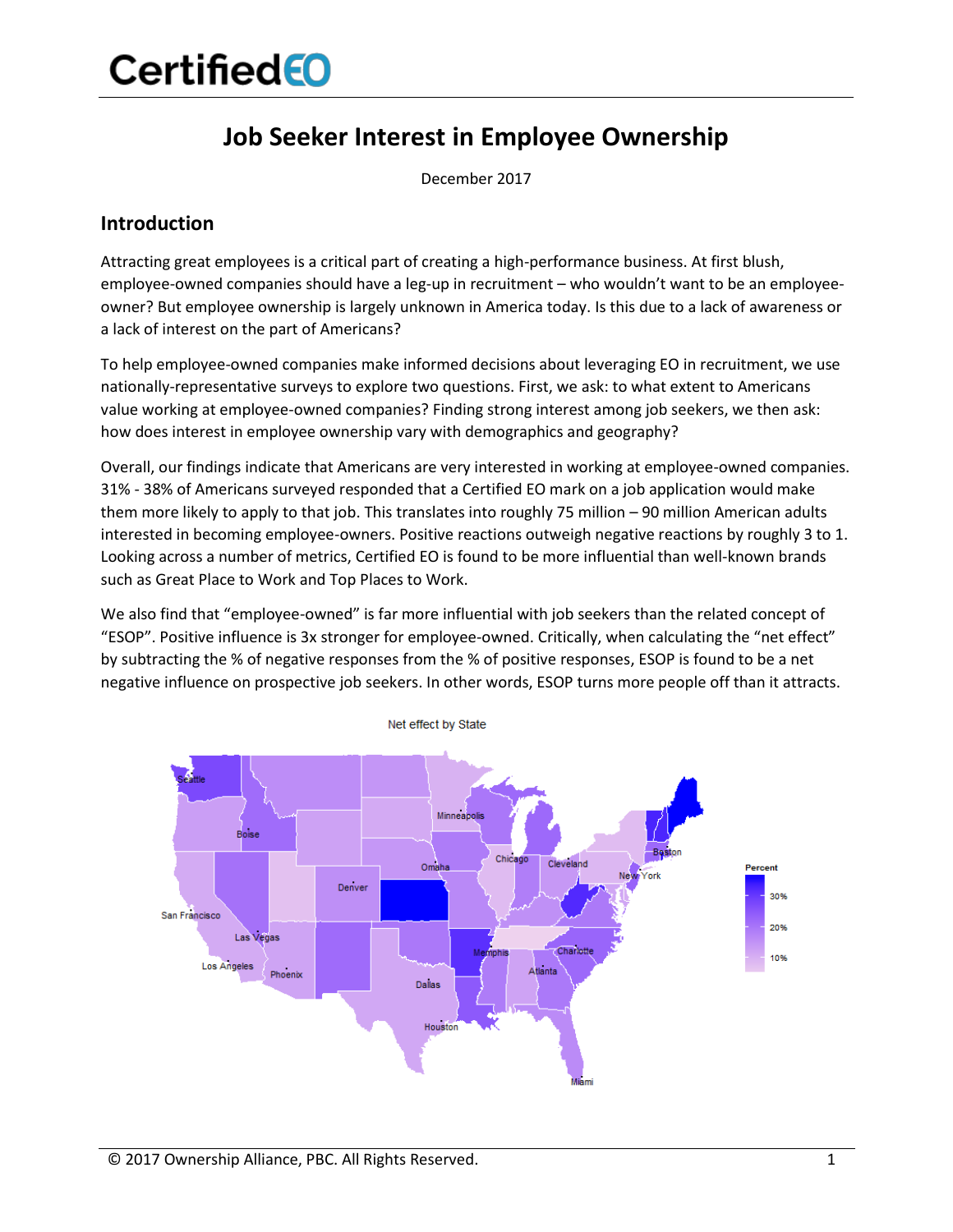On the other hand, Employee-Owned has a strong positive net effect. The implication is clear – companies should frame recruitment appeals around employee ownership, not having an ESOP.

Diving deeper, we do demographic cuts looking for trends along income, gender, age, and population density. Every demographic group we analyze has a net positive reaction to employee ownership. EO always helps more than it hurts. Additionally, the 100% Employee-Owned mark always appears to be at least as influential as the Certified Employee-Owned mark.

Income represented by far the largest demographic swing. While the average net effect for all respondents with income data is 16%, the effect for individuals making \$75k - \$100k annually is 19% (20 percent above average), 28% for individuals making \$100k - \$150k annually (70 percent above average), and 42% for individuals making over \$150k annually (160 percent above average). Interestingly, there might be a Ushaped effect, as we also see increased support among respondents with incomes from \$0 - \$25k. Uncertainty due to our sample size makes it difficult to know for sure.

We also find interesting variation in net effect when we cut the data by gender. While the 100% EO mark is more influential overall, we find that women respond more positively to "certified" while men respond more positively to "100%".

Only a small trend was seen for population density, with a 4 percentage point differential separating rural respondents from suburban and urban respondents. That small gap still represents a 20 percent increase in support among rural respondents.

Finally, no clear trend was seen for age. The lack of a trend is surprising because one of the most common pieces of feedback from companies in a previous study [\(The Company Perspective on Communicating EO\)](https://www.certifiedeo.com/documents/the-company-perspective-on-communicating-eo) was the difficulty in messaging EO to millennials. Our findings indicate EO net influence among the 18 - 24 age cohort (19%) and the 24 – 34 age cohort (15%) that is similar to the effects seen with other age groups (average influence 18%). Trend analysis produces no evidence in favor of support changing with age.

Looking at geographical variation in support for EO, we again find strong support. Every state has a positive net influence and in just three states – Delaware, Utah, and Tennessee – can we not rule out the possibility of negative support. This shows strong, nation-wide support for the idea of employee ownership. In some states the support is extraordinarily high. For example, in Maine we find a net influence of 50% - over 3x the US average. The general conclusion of this analysis is that employee ownership has a positive influence on job seekers in nearly every state in the US.

#### **Overview of Methodology**

All results in this paper come from nationally-representative surveys run using Google Consumer Surveys (GCS). GCS uses a network of Google products to collect answers to short survey questions. For example, respondents might have answered our question in order to read a news article or play a game on their android phone. GCS allows us to gather respondents from all across the US and also provides demographic information including income, age, gender, and location. These demographic variables are used by GCS to construct weights that allow us to compute nationally-representative answers.

We use a simple, neutral question to test respondent interest in employee ownership, as well as a number of other relevant brands. In each test, we tell respondents: "You are considering applying for a job when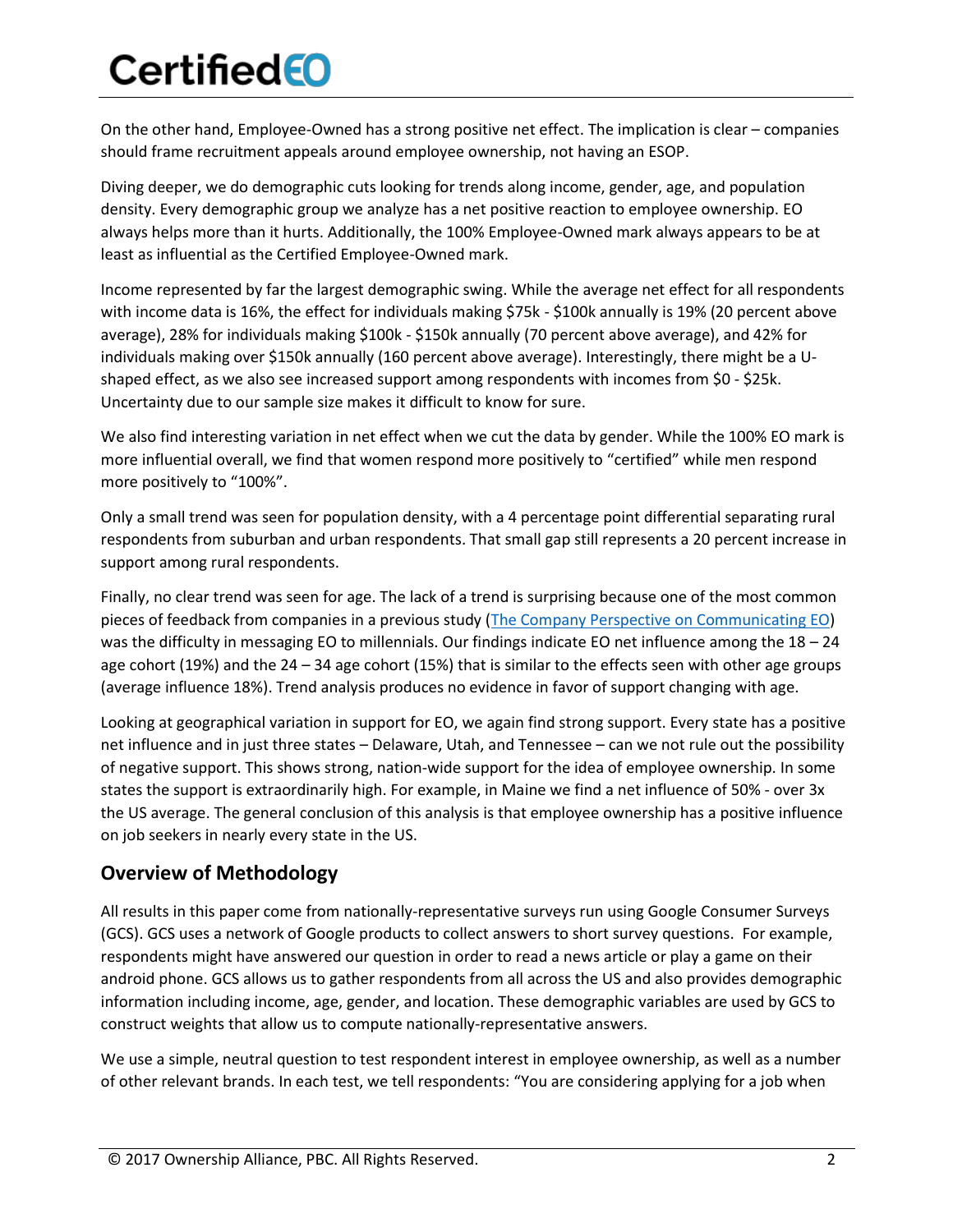you see this logo on the job application. How does this affect how likely you are to apply to the job?" then showed them a single logo. Respondents could select from choices ranging from "5 – much more likely to apply" to "1 – much less likely to apply". Asking the same question of the same audience allows us to construct good comparisons across brands. Additionally, because we don't provide any information about employee ownership we avoid biases and measure the true opinions of Americans.

Sample sizes vary by logo, but are always greater than 1,500. In total over 12,800 people were surveyed for this study. Data were collected at varying times between June 2016 and September 2017. Survey weights are used to calculate nationally-representative estimates of logo influence. However, the weights provided do not allow the construction of samples that are representative at the sub-group level. For this reason, they are not used in demographic and geographic calculations. These analyses are not necessarily representative at the sub-group level.

#### **Job seeker interest in employee-owned companies**

Overall, survey results show strong interest among Americans in working at employee-owned companies. Roughly one-third of Americans say they are more likely to apply after learning a company is employeeowned. This translates into approximately 75 to 90 million adults who are interested in becoming employee-owners.

Additionally, employee-owned compares favorably with several established brands. To get a sense for how job seekers react to learning that a company is employee-owned, we use the raw response data to calculate a number of metrics. First we look at the percent of respondents who had a positive reaction to the EO mark. 13% of respondents selected the most positive response when seeing the Certified Employee-Owned mark and 16% selected the most positive response to seeing the 100% Employee-Owned mark. Broadening the scope to include any positive response, 31% percent are more likely to apply with Certified

| You are considering applying<br>for a job when you see this<br>logo on the application.<br>How does this affect how<br>likely you are to apply? |     | People love working here<br><b>Best Places</b><br>to Work 2016<br>glassdoor | ERTIFIE | <b>TOP</b><br><b>WORK</b><br><b>PLACES</b> | <b>GREAT</b><br>PLACE<br>WORI |
|-------------------------------------------------------------------------------------------------------------------------------------------------|-----|-----------------------------------------------------------------------------|---------|--------------------------------------------|-------------------------------|
| 5 – Much more likely to apply                                                                                                                   | 16% | 15%                                                                         | 13%     | 10%                                        | 9%                            |
| 4 - More likely to apply                                                                                                                        | 22% | 28%                                                                         | 18%     | 21%                                        | 21%                           |
| $3 - No change$                                                                                                                                 | 50% | 45%                                                                         | 57%     | 54%                                        | 53%                           |
| 2 – Less likely to apply                                                                                                                        | 4%  | 4%                                                                          | 5%      | 5%                                         | 8%                            |
| $1 -$ Much less likely to apply                                                                                                                 | 7%  | 8%                                                                          | 7%      | 10%                                        | 10%                           |
| Net effect                                                                                                                                      | 26% | 33%                                                                         | 18%     | 15%                                        | 12%                           |

Notes: Results gathered from nationally-representative survey of Americans run using Google Consumer Surveys. N > 1,500 for all logos. Respondents were asked the question in the upper left, and presented options ranging from "5 – much more likely to apply" to "1 – much less likely to apply". Net effect is derived from the raw data as the difference between all positive and all negative answers  $(5 + 4 - 1 - 2)$ .

Employee-Owned and 38% percent with 100% Employee-Owned.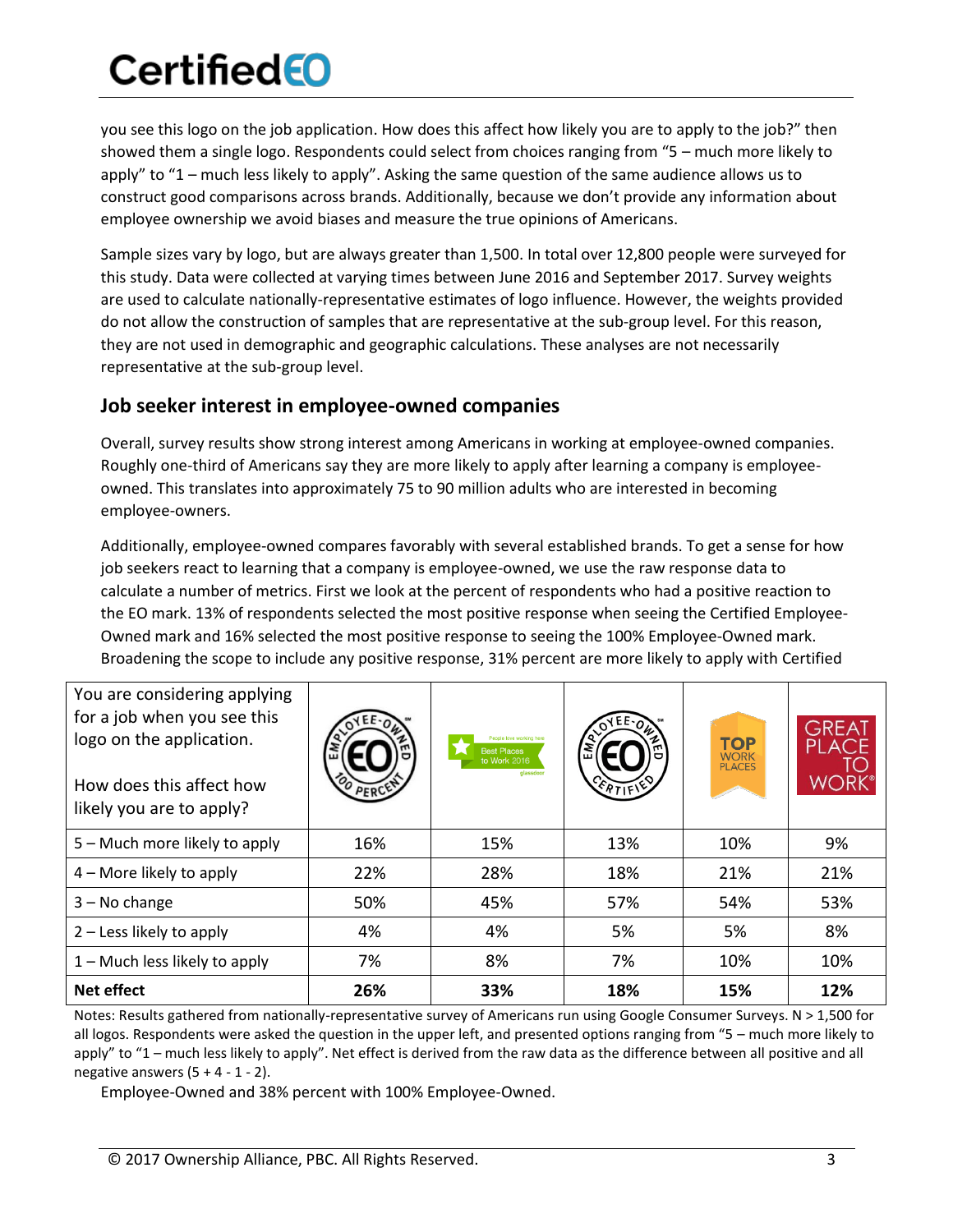Not everyone feels positively about EO, but positive responses outnumbered negative responses by a factor of three. We include this information by subtracting off the percent of negative responses to calculate the "net effect". We still very positive net effects; Certified Employee-Owned is 18% while 100% Employee-Owned is 26%.

Across all metrics we see the 100% Employee-Owned mark outperforming the Certified Employee-Owned mark. The gap varies from roughly 3 percentages points to 8 percentage points depending on the metric. This means the 100% Employee-Owned has 25 to 70 percent more influence, depending on the metric.

How does EO compare to other common brands? To get a sense for this we test Great Place to Work, Top Work Places, and Glassdoor using the same methodology. We find that, across most metrics, Certified EO outperforms both Great Place to Work and Top Work Places. This difference is driven mainly by employee ownership receiving fewer negative responses. Glassdoor outperforms Certified EO, and outperforms 100% EO on some metrics. But 100% EO outperforms Glassdoor on the extremes. More people are more excited about 100% EO than any logo we tested.

To summarize, at a national level we see strong interest among job seekers in working at employee-owned companies.

### **"Employee-owned" vs. "ESOP"**

A key question faces the 5,000+ ESOP companies that are also employee-owned: which of these ideas should take precedence in recruitment? To understand the importance of this distinction, we use the same methodology as above to test an ESOP logo and compare the results to the Certified Employee-Owned mark (which we use as a stand in for "employee-owned").

The findings are striking. The ESOP logo generates just 10% positive influence and net effect of -11%. Comparing this to a 31% positive influence and 18% net effect for employee-owned means that employeeowned has 3x the positive influence and a net effect advantage of 29%. The gap between EO and ESOP is enormous – much larger than the difference between EO and other common employer-related certifications. For the sake of context, the positive influence



gap translates into 50 million adult Americans who are positively influenced by EO but not by ESOP. This gap grows if ESOP is compared to the 100% Employee-Owned mark, which has roughly 4x the positive influence and has a net effect advantage of 37%.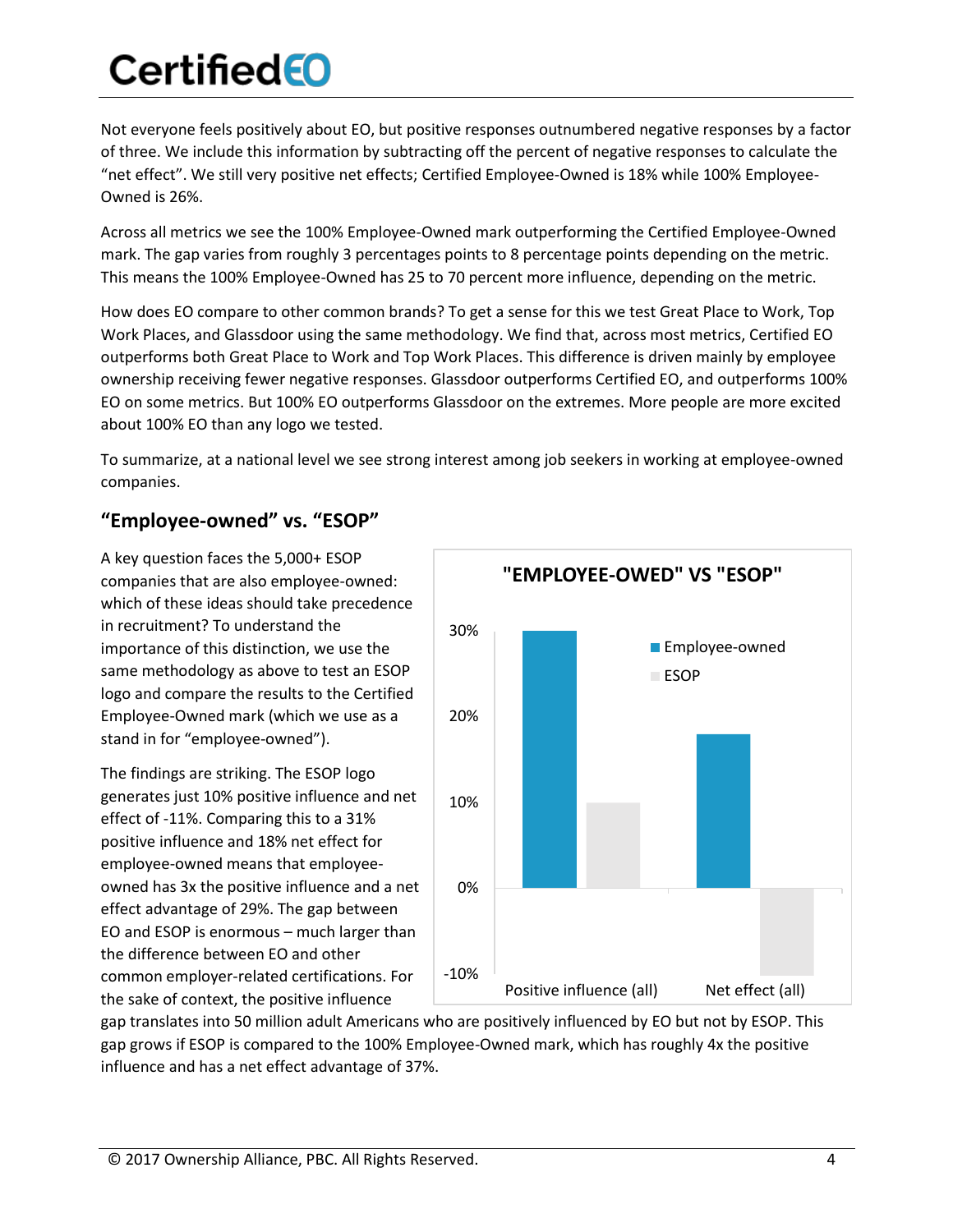### **Demographic analysis**

How does interest in working at employee-owned companies vary with demographic factors? We analyze trends for gender, income, age, and population density and we focus on the net effect of employee ownership. The most important finding is that every demographic cut reveals a positive net effect of EO on employment interest. We find no evidence that EO is, on average, negative with any demographic group. Details for each group are presented below.

An important point must be made about interpreting these demographic results: correlation does not equal causality. What this means is that we can't say EO support is because of a particular factor, only that on average we would predict varying support as that factor changes. For example, we can't say that higher incomes cause people to be more interested in working for EO companies, just that people who earn higher incomes are more likely to be influenced by the Certified EO mark. The distinction is subtle but important.

Finally, in the income, age, and population density analyses, we pool the results for Certified EO and 100% EO to get a single estimate. We pool the data because we don't see different trends for the two marks, and we want to increase our total sample size to get more precise estimates of the average for each demographic bucket. The values shown correspond to the net effect of the Certified Employee-Owned mark; 100% would have the same shape, but would be 7 to 8 percentage points more influential.

In these analyses we report the average response (shown as a point) and a 95% confidence interval (shown as a line). Generally, the size of the confidence interval indicates our uncertainty about the estimate. The technical interpretation of confidence intervals is complex, just know that they represent random variation due to sampling, and the "true" estimate could be anywhere under the line.

#### *Gender*

We find several interesting trends when we group responses by gender. The most striking result is the gap between employee-owned and ESOP. Again we find a negative net effect for ESOP – more respondents indicated they're less likely to apply than indicated they're more likely to apply – and there is a large gap for both men and women. Interestingly, ESOP appears to be much more negative with women.

From a purely strategic point of view, 100% EO outperforms Certified EO – it's always at least as influential. But the cuts reveal interesting information. 100% Employee-Owned has more influence with men (28%) than women (23%). However, for Certified Employee-Owned this trend is reversed. More women are influenced by this mark (22%) as compared to men (14%). Based on this evidence, it seems there is something about

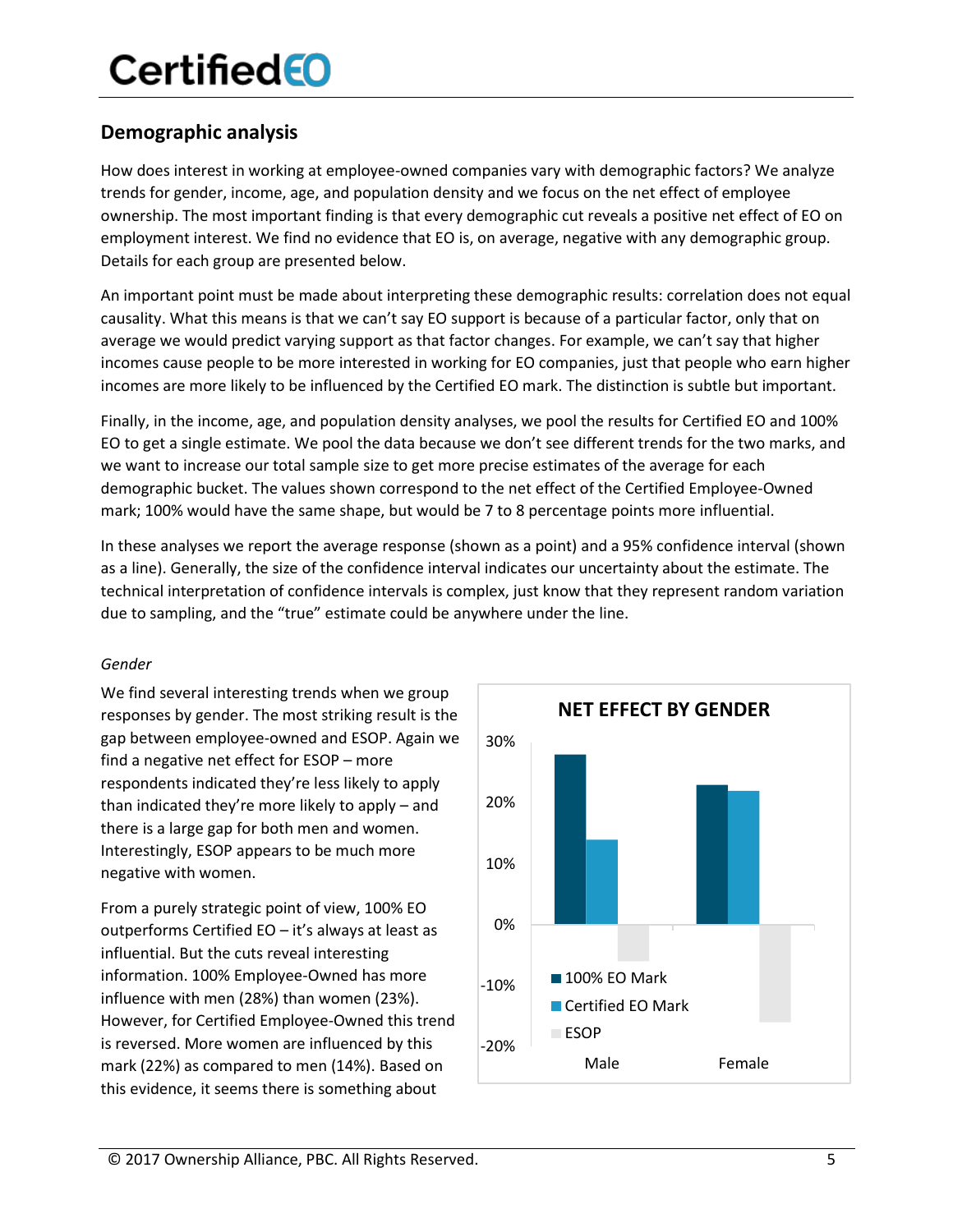certification that, again on average, is more appealing to women by 7 percentage points (making it 50 percent more influential). At the same time, 100% appears to be more appealing to men by 5 percentage points (making it 25 percent more influential). The implications are:

- 1) Message EO rather than ESOP
- 2) Message 100% EO whenever possible

3) If you're directing messages primarily to women, consider highlighting the idea of certification

#### *Income*

We see the largest swings in support when we segment responses by income. While EO has a positive net effect across all income levels, people with higher incomes are much more likely to be positively influenced by the EO mark. This effect is clearly visible for individuals making over \$100k annually but might start at \$75k. The magnitude of the effect is quite large. While the average net effect for all respondents with income data is 16%, the effect for individuals making \$75k - \$100k is 19% (20 percent above average), 28% for individuals making \$100k - \$150k (70% above average), and 42% for individuals making over \$150k (160% above average).

Additionally, there may be a small uptick among low-income individuals. It's difficult to tell given the uncertainty in our estimates, but we do see a point estimate for the net effect among individuals making \$0

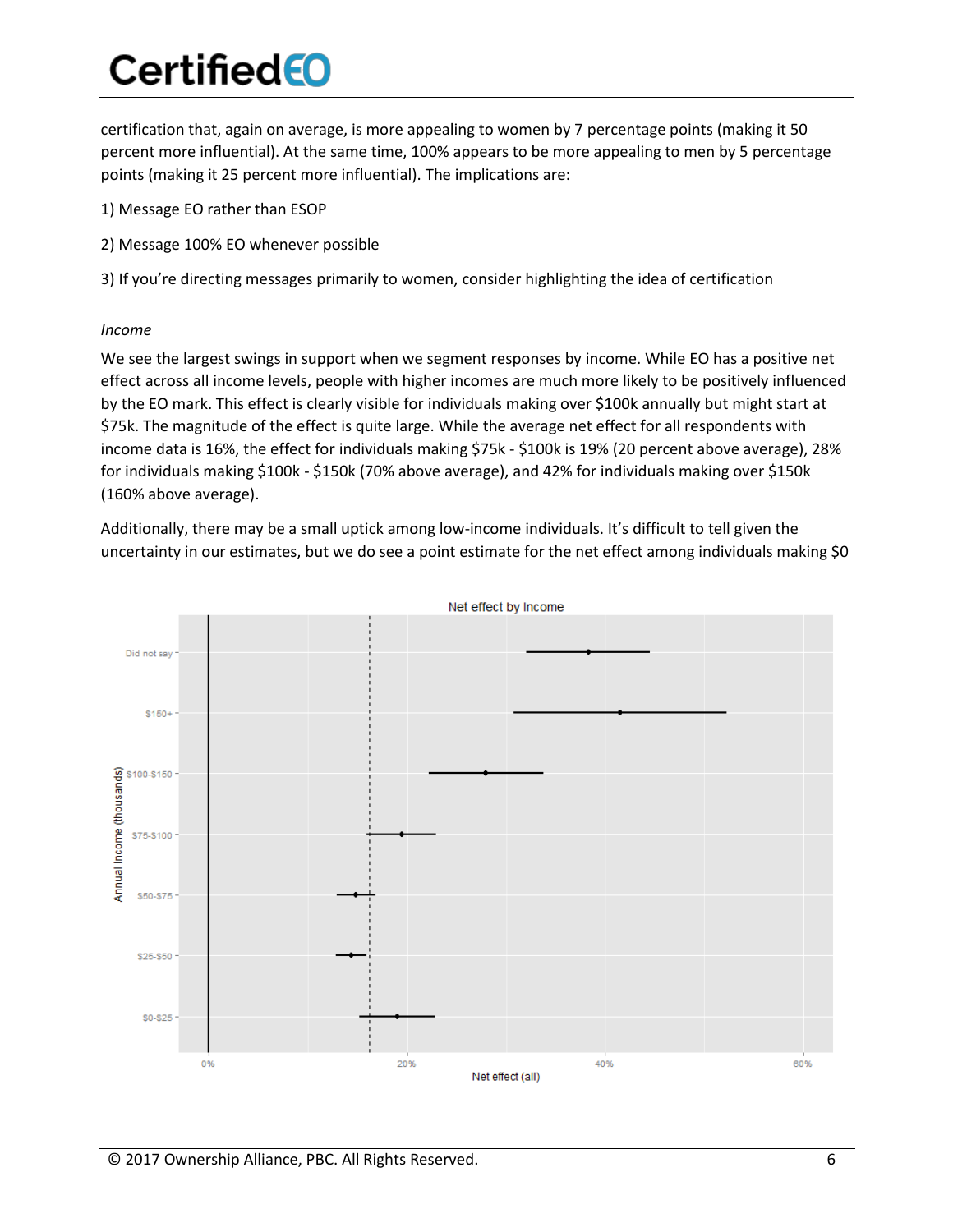- \$25k that is higher than average (19%). Again, it's difficult to say if this a real effect or if it's noise, but the graph does appear to have a U-shape. We can say with confidence that the effect among lower-income individuals is small than the effect among higher-income individuals.



#### *Age*

No clear trend is observed when we segment the data by age. This can be seen in the graph of effect sizes, but is also the case when we test for a trend across buckets using a linear regression. Finding no effect with age is, in fact, quite surprising. In a previous study we interviewed 75 employee-owned companies on the effectiveness of EO as a differentiator in marketing and recruitment (for more see The Company [Perspective on Communicating EO\)](https://www.certifiedeo.com/documents/the-company-perspective-on-communicating-eo). One of the most common pieces of organic feedback from the companies was the difficulty of getting Millennials excited about employee ownership.

In this survey, Millennials comprise the  $18 - 24$  and  $25 - 34$  age buckets. Looking at the chart we see no clear age trend and no clear pattern for these buckets. The average net effect for respondents with age information was 18% while we estimated a net effect of 19% for 18 – 24 and 15% for 25 – 24. It's possible there is a small negative effect for the 25 – 34 bucket, but looking at the rest of this data it does not appear to be a larger trend. No trend is suggested by the results of linear regression either. Thus we find no indication that millennials are less influenced by the prospect of working at employee-owned companies than older generations.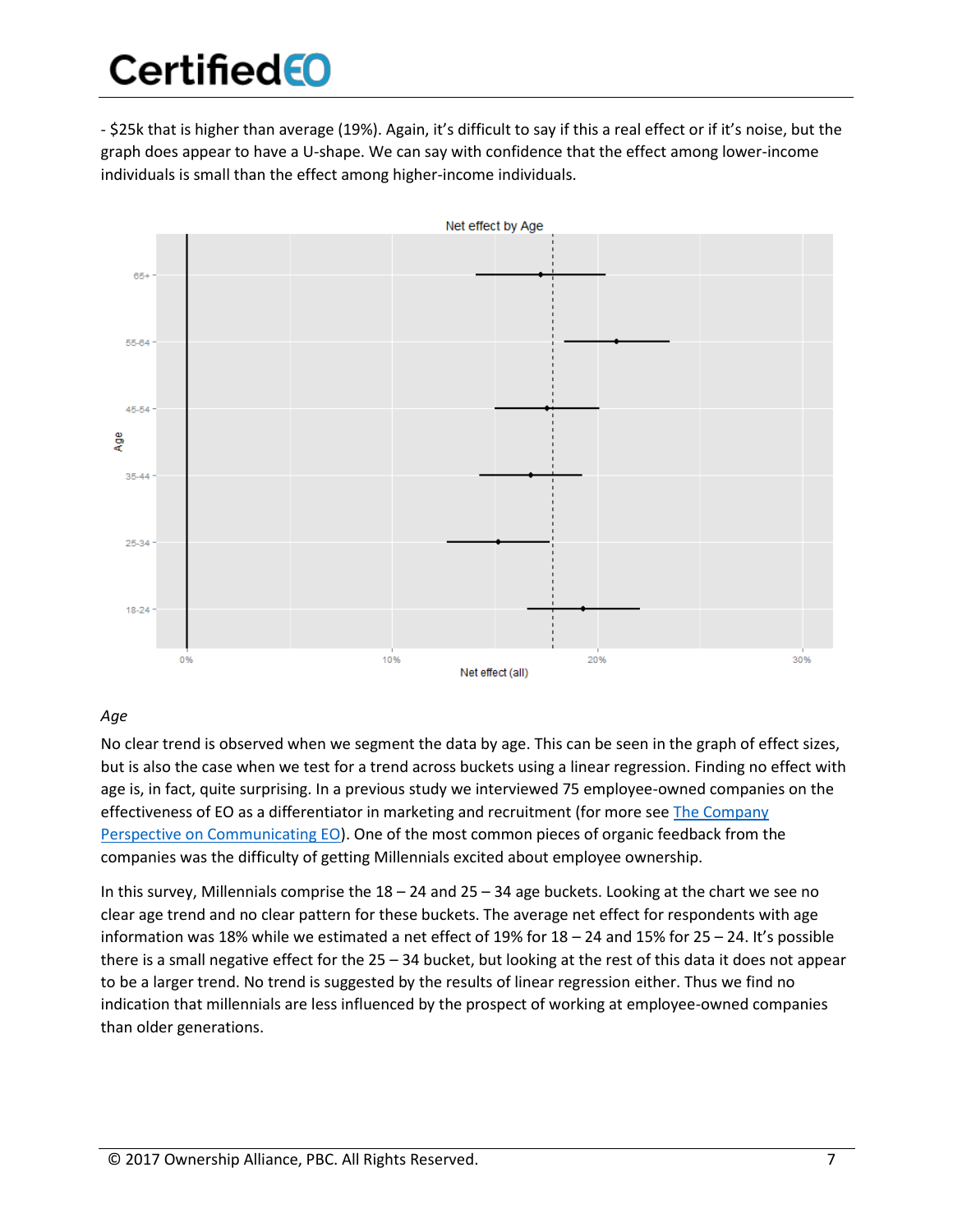Net effect by Population Density



#### *Population Density*

Finally we look at trends related to population density. While there may be a small increase in influence among rural respondents, the effect is small – roughly 3 percentage points, or about 20% more than average. This effect is much smaller than those observed for gender and income.



#### **Geographic analysis**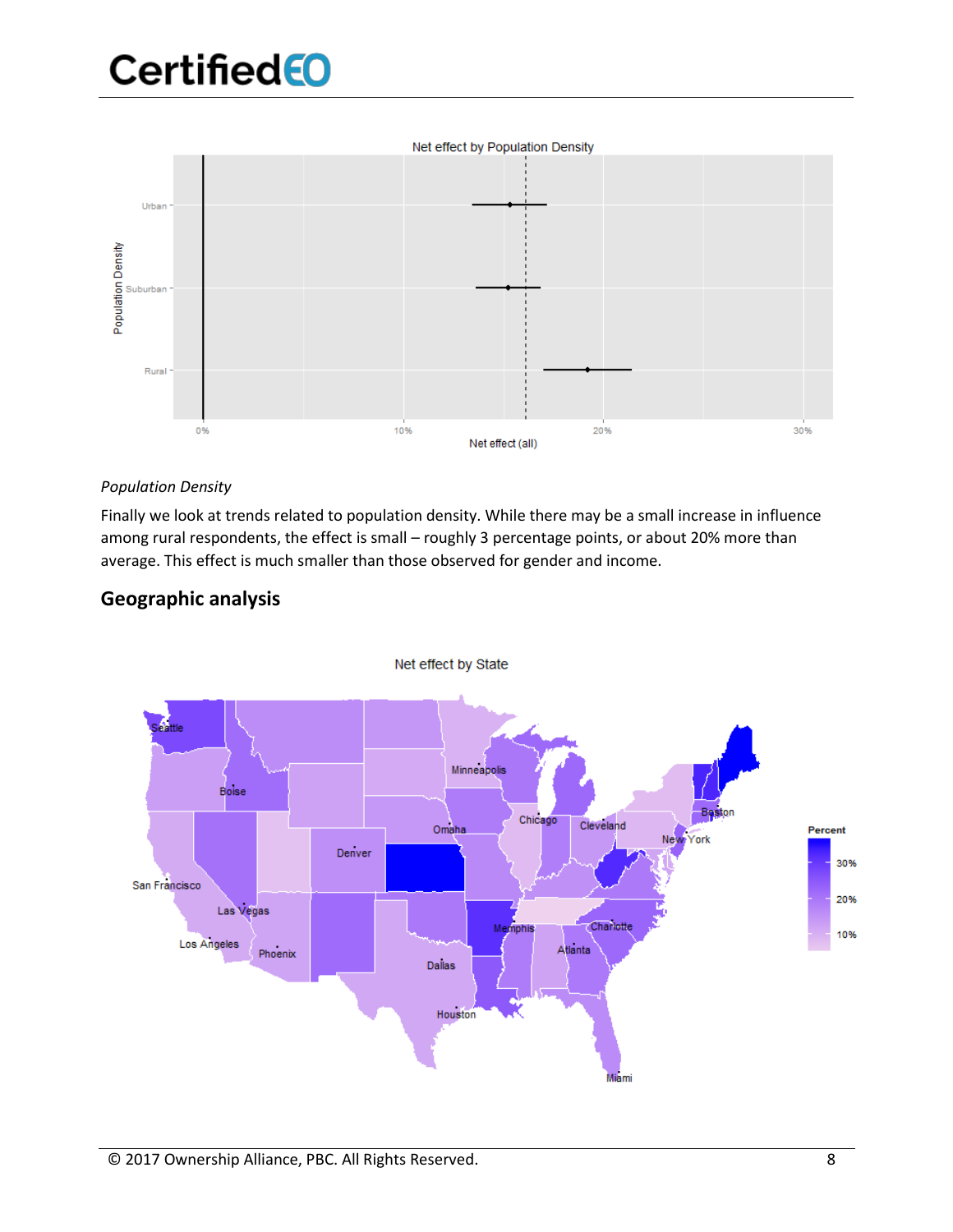Related to the question of demographic trends is the question of geographic variation in support for employee ownership. Does EO influence vary by state and, if so, where is it strongest? We use the location data provided by Google Consumer Surveys to answer this question.

Once again we find strong support for employee ownership. In all 50 states and Washington DC we estimate a positive net effect. There are just three states where our confidence intervals, a measure of the uncertainty of our estimate, indicate the possibility of negative net influence – Delaware, Utah, and Tennessee. In some states the support is extraordinarily high. For example, in Maine we find a net influence of 50 percentage points. That's over 3x the average. The general conclusion of this analysis is that employee ownership has a positive influence on job seekers in nearly every state in the US.